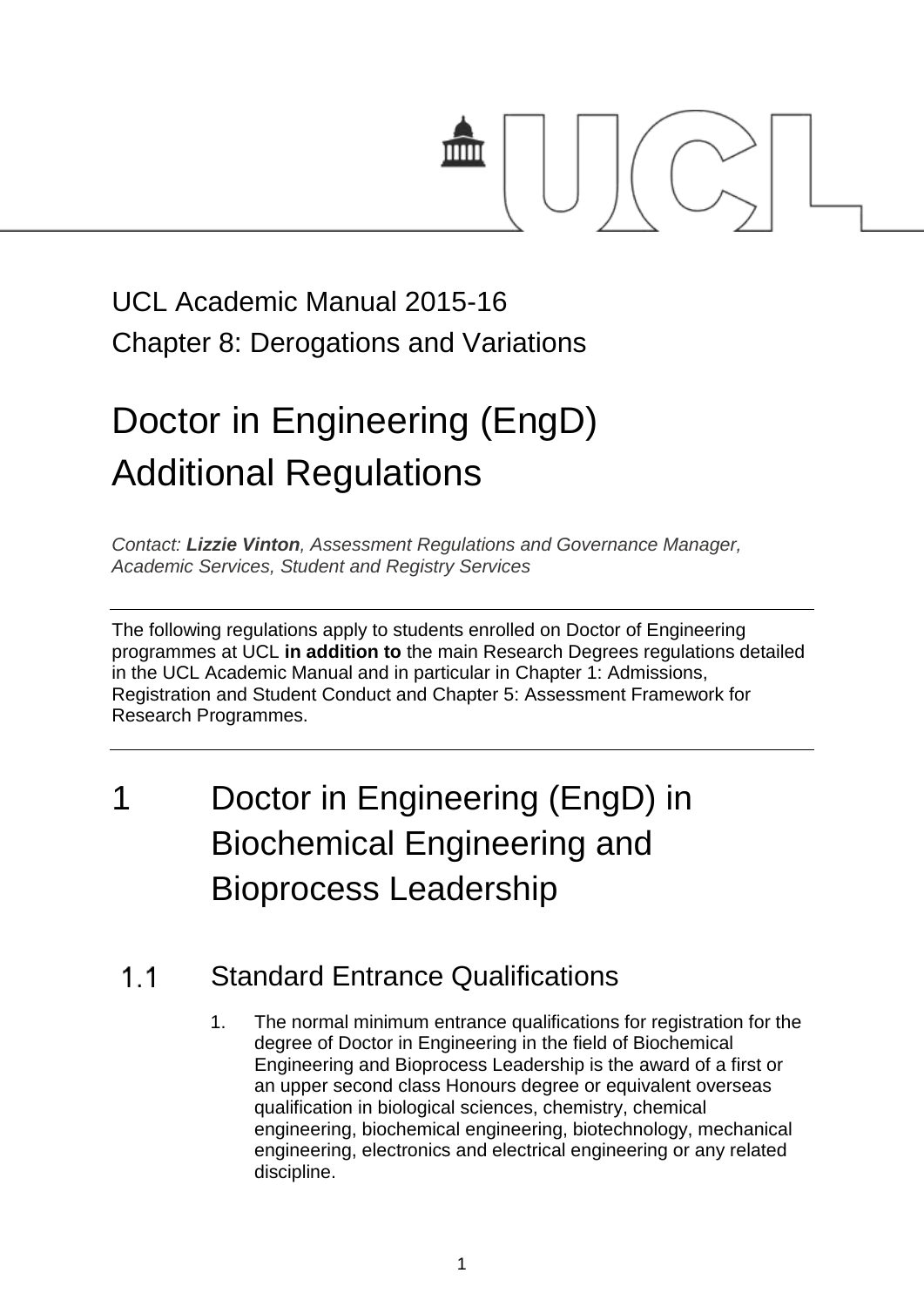2. Relevant postgraduate or industrial experience (especially as gained in the Bioprocessing industry) may be acceptable where the first degree is a lower second-class Honours degree or equivalent overseas qualification.

# **MRes Progression to the EngD**

- 3. Students holding the MRes in Bioprocessing from UCL will be exempted from the first year of the EngD programme. Students holding an MRes or an equivalent qualification from an external institute may be admitted up to a year after the commencement of the taught element of the EngD programme and be exempted from part or the entire taught element of the MRes programme with the permission of the Programme Director.
- 4. A student holding an MRes or an equivalent qualification from an external institute, who has been exempted from part or the entire taught element of the MRes programme, cannot then be awarded the MRes if they withdraw from or fail the EngD.

### **Further guidance**

- 1. For automatic progression from MRes to PhD/EngD, students should achieve an average mark of not less than 60% in the independent, original research components of the programme, and not less than 50% in the taught elements.
	- i) This regulation relates to automatic progression from MRes to MPhil/PhD or EngD programmes.
	- ii) However, in cases where a student did not meet these requirements, but who has the support of the MPhil/PhD or EngD programme organisers, a case in writing can be made to the Chair of the Research Degree Committee for the consideration of suspension of regulations on a case-by-case basis.
- 2. The length of the MRes programme should be extended to one calendar year and one month to allow Boards of Examiners time to determine awards prior to students registering on the associated EngD or MPhil/PhD programme.
- 3. MRes students who fail the taught components examined in and before June should be offered their resit opportunity before or in August of the same year.
- 4. MRes students who are not awarded the degree after the first attempt and the resit attempt should not progress to the associated EngD programme and would be required to leave UCL.
- 5. MRes students who fail the dissertation should not register on the EngD programme in the following academic year but remain on the MRes and resubmit the dissertation by the end of the first term in the following academic year. The Board would then consider the award for these students in January, when they would be allowed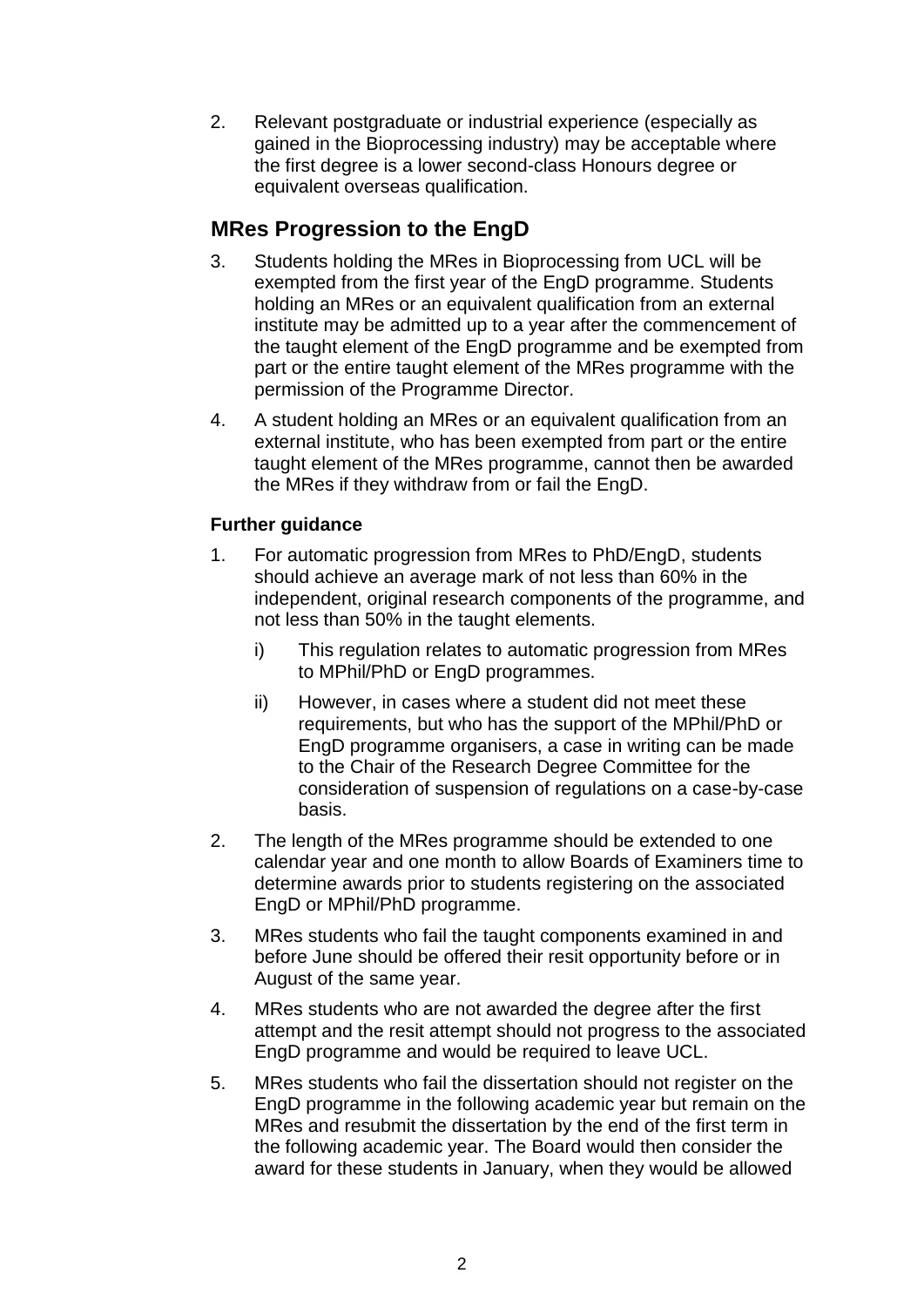to register on the EngD if they passed. If, as a result, they missed taught components which formed part of the EngD registration, these should be followed at the point when they are next available.

#### $1.2$ Duration of Programme of Study

1. Full-time: four calendar years or three calendar years for students holding the MRes (Chapter 1, Section 2.3: MRes Progression to the EngD).

#### $1.3$ **Curriculum**

1. The programme of study for the degree of Doctor in Engineering in the field of Biochemical Engineering and Bioprocess Leadership includes formally taught elements which provide academic underpinning for the research undertaken. Candidates are required to complete modules from each of three main elements and undertake substantial research work resulting in a thesis and will be given an oral examination in accordance with Chapter 5: Assessment Framework for Research Programmes.

## **Further guidance**

i) Students who have progressed from an MRes to the EngD are not required to take the year one formally taught elements.

# **Formally Taught Elements (four-year EngD students)**

2. The formal taught part of the EngD programme is comprised of four elements which provide (i) the underlying fundamental skills for research studies in bioprocessing and biochemical engineering (ii) the methodology for the translation of such skills into real engineering outcomes (iii) skills underlying the management and delivery of a research programme and (iv) evidence of original research via submission of research thesis. They must have passed modules to a minimum value of 120 credits in order to quality for submission of the thesis. The modules passed in order to qualify for submission of the thesis must include modules to prescribed credit values taken from each of the three elements (i)- (iii). Normally, students registered on the EngD will have satisfied the requirements for the MRes in the first year of the EngD programme. However, there may be instances where the full requirements are not satisfied until later in the programme. Provided that all the requirements are satisfied by the time they exit the programme, such students may be awarded the MRes if they should then fail to meet the requirements of the EngD.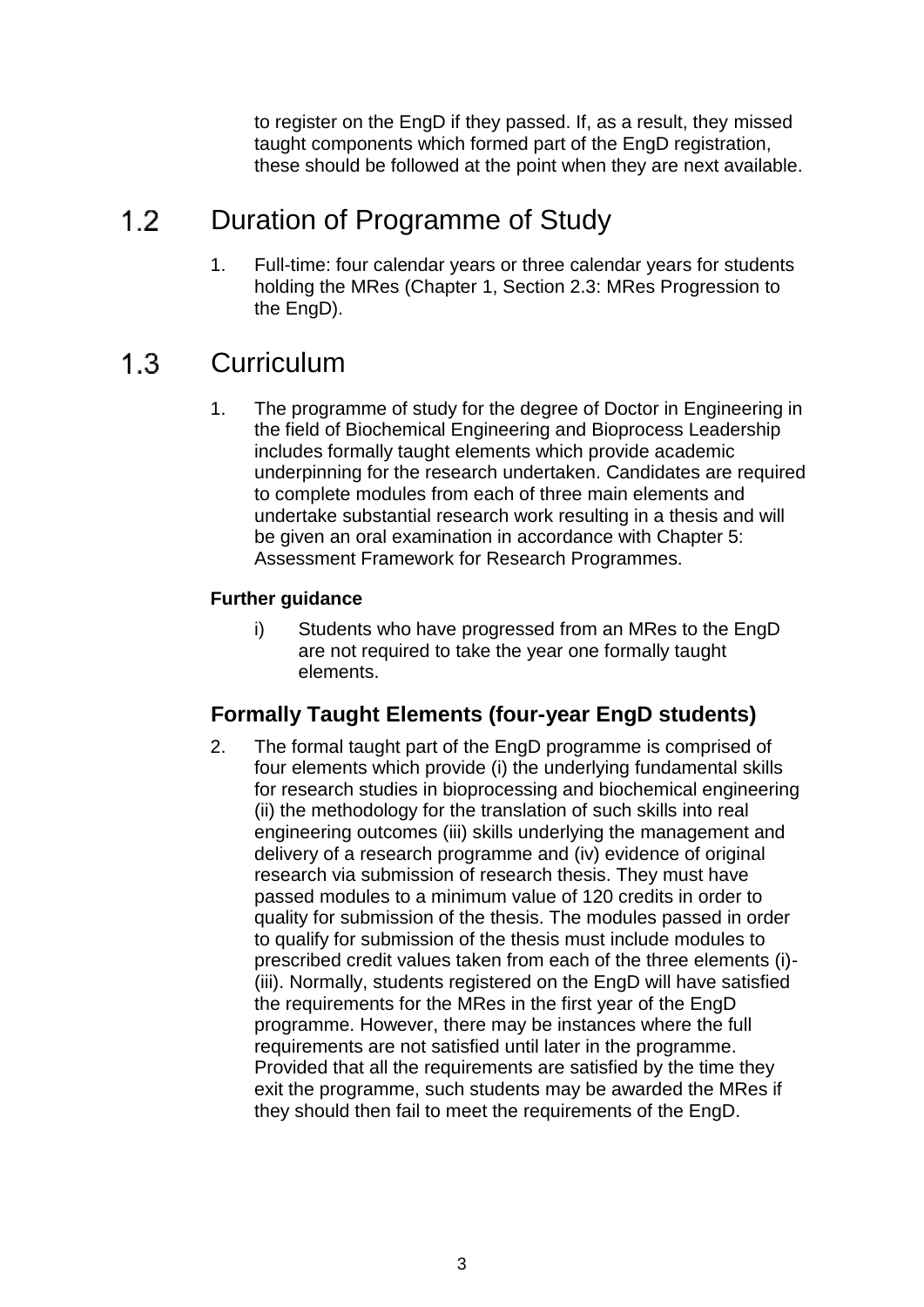# **Thesis**

3. The thesis shall be submitted in accordance with the Chapter 5: Assessment Framework for Research Programmes.

#### $14$ Assessment and Final Examination

- 1. Assessments qualifying a candidate for submission of a thesis shall take place within the period of the overall programme and shall be by written examination or coursework, as prescribed for each individual module.
- 2. All assessments will be overseen by an examiner external to UCL. A candidate failing any assessment (whether by written paper or by coursework) will be permitted to re-enter the examination for the module in question on one occasion only.
- 3. The award of the degree shall be dependent on the thesis, which a candidate may not submit until he/she has successfully completed all the other elements of the programme as detailed above, and the oral examination. The thesis must meet the same requirements as those prescribed in Chapter 5: Assessment Framework for Research Programmes.
- 4. The oral examination shall be conducted by at least two examiners, at least one of whom shall be external to UCL. The examination will be designed to test the thesis against the criteria above and will further examine the candidate's conception and understanding of the integration of all elements of the programme and their related assessment.
- 5. Students who register as MRes students and subsequently decide to continue to EngD may do so at the end of the first year, provided that they have satisfied the requirements for the MRes degree (as stated above).
- 6. Students who register on the EngD and are unable to fulfil the requirements of the EngD will be awarded the MRes degree provided that they have satisfied the requirements of the MRes degree.
- 7. An EngD student who fails the thesis and fails on resubmission may still be awarded an MRes subject to the requirements for MRes as stated (above) being met. Such an award would be at the recommendation of the EngD Board of Examiners. The award would be made by the whole Board of Examiners and would not be something recommended by the examiners of the thesis in any way.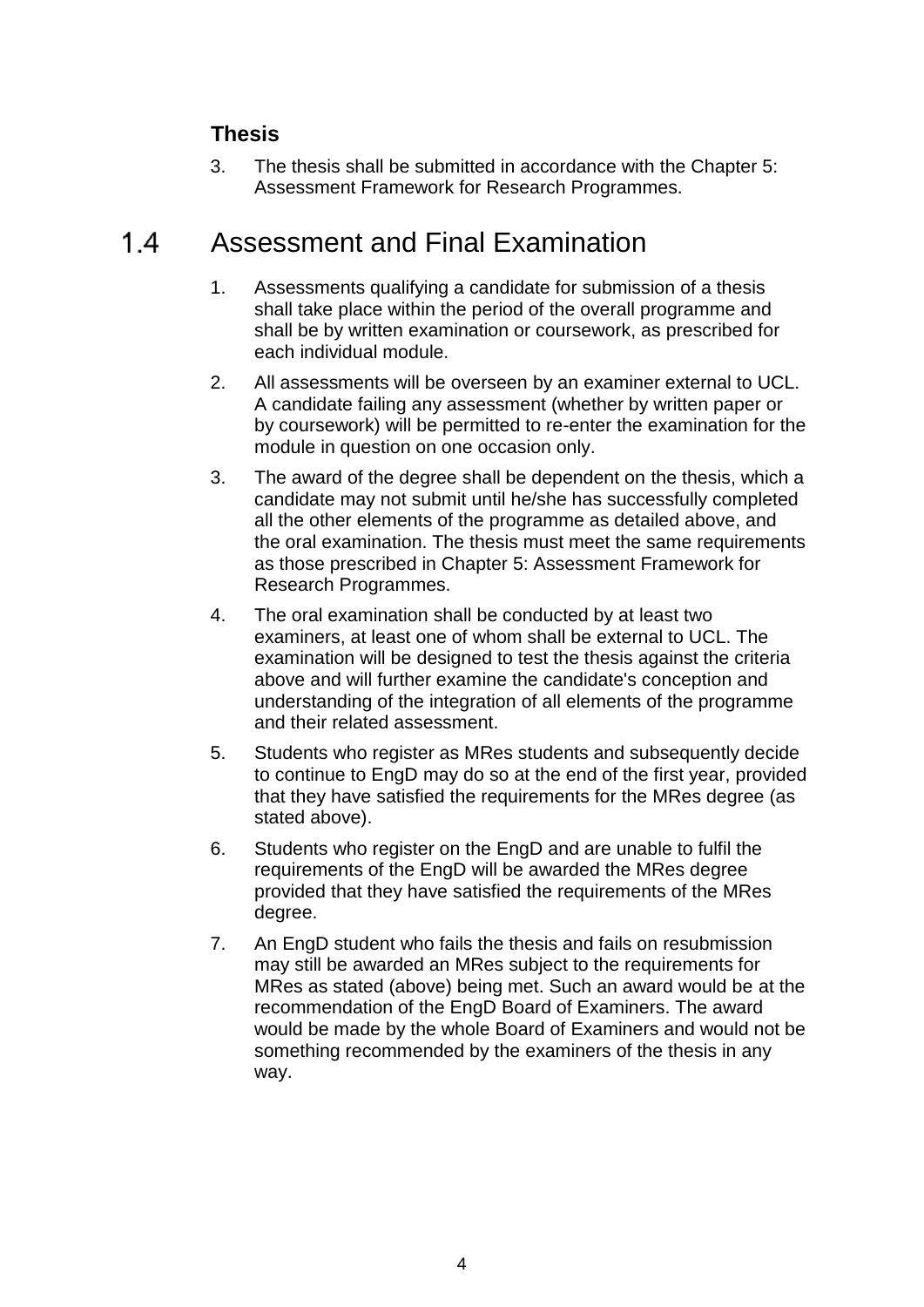#### $1.5$ Dates of Assessment and Final Examination

- 1. Modules for the taught part of the programme for four year EngD students will be assessed by the methods and at the dates indicated for the module in question.
- 2. Submission of the thesis shall be by the end of the final year of the programme or normally within a calendar year of the date of completion of the programme of study.

# 2 Doctor in Engineering (EngD) in **Communications**

#### $2.1$ Standard Entrance Qualifications

1. The normal minimum entrance qualifications for registration for the degree of Doctor in Engineering in the field of Communications is the award of a first or an upper second class Honours degree or equivalent overseas qualification in a relevant discipline, e.g. electronic engineering, electrical engineering, communications engineering, computer science, physics, mathematics. Industrial or postgraduate experience may be taken into consideration where the first degree is a lower second class Honours degree or equivalent overseas qualification.

# **MRes Progression to the EngD**

2. Students holding the MRes in Telecommunications or with equivalent qualification/experience may be admitted up to a year after the commencement of the taught programme and be exempted from part or all of the taught programme with the permission of the Programme Director.

### **Further guidance**

- 1. For automatic progression from MRes to PhD/EngD, students should achieve an average mark of not less than 60% in the independent, original research components of the programme, and not less than 50% in the taught elements.
	- i) This regulation relates to automatic progression from MRes to MPhil/PhD or EngD programmes.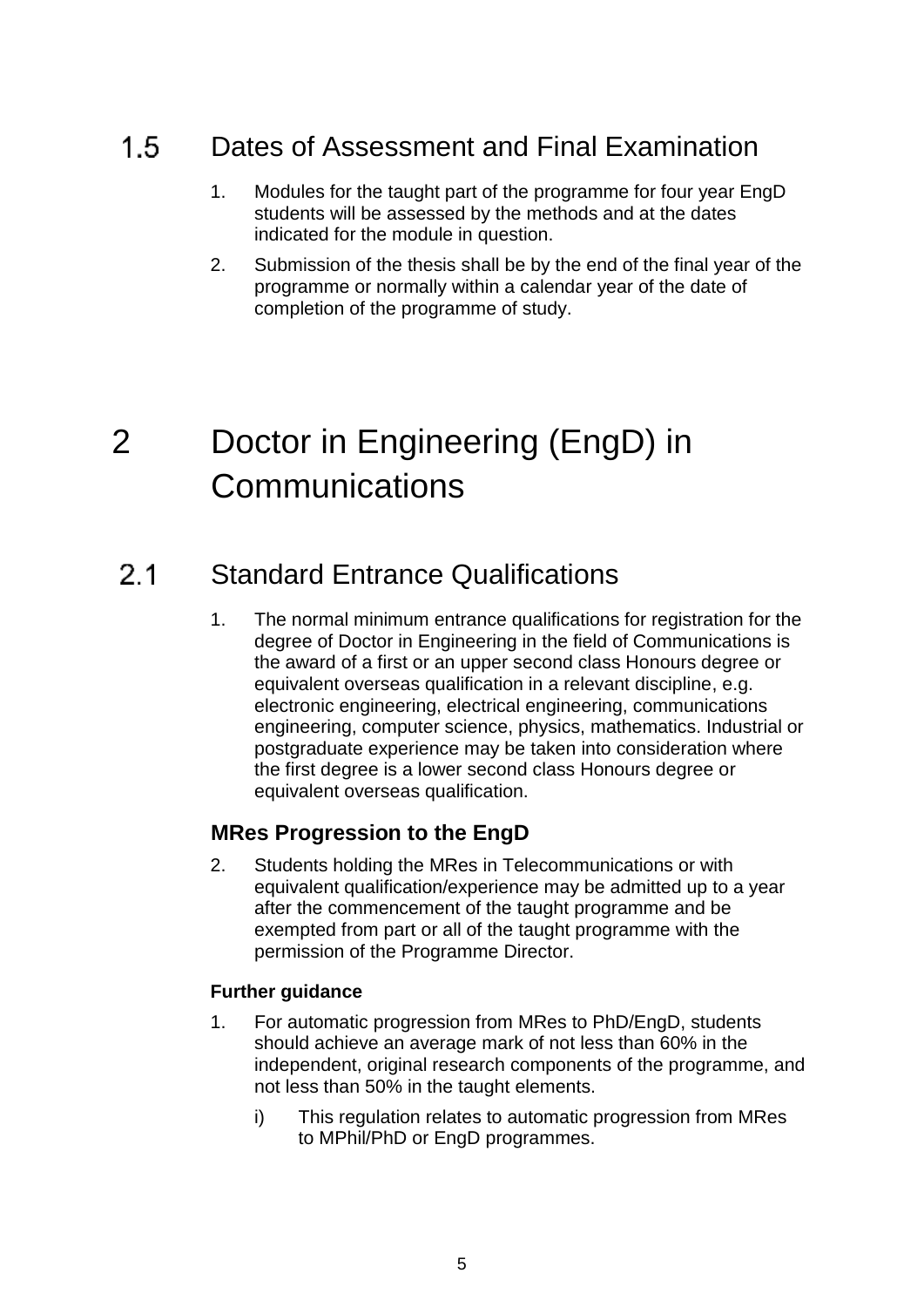- ii) However, in cases where a student did not meet these requirements, but who has the support of the MPhil/PhD or EngD programme organisers, a case in writing can be made to the Chair of the Research Degree Committee for the consideration of suspension of regulations on a case-by-case basis.
- 2. The length of the MRes programme should be extended to one calendar year and one month to allow Boards of Examiners time to determine awards prior to students registering on the associated EngD or MPhil/PhD programme.
- 3. MRes students who fail the taught components examined in and before June should be offered their resit opportunity before or in August of the same year.
- 4. MRes students who are not awarded the degree after the first attempt and the resit attempt should not progress to the associated EngD programme and would be required to leave UCL.
- 5. MRes students who fail the dissertation should not register on the EngD programme in the following academic year but remain on the MRes and resubmit the dissertation by the end of the first term in the following academic year. The Board would then consider the award for these students in January, when they would be allowed to register on the EngD if they passed. If, as a result, they missed taught components which formed part of the EngD registration, these should be followed at the point when they are next available.

#### $2.2$ Duration of Programme of Study

1. Full-time: four calendar years or three calendar years for students holding the MRes (see Chapter 1, Section 2.3: MRes Progression to the EngD).

#### $2.3$ **Curriculum**

1. The programme of study for the degree of Doctor in Engineering in the field of Communications includes formally taught elements which provide academic underpinning for the research undertaken. Candidates are required in the first year normally to complete taught elements and to complete a written report on research work. In the three subsequent years they complete three taught/training modules per year. They must undertake substantial research work resulting in a thesis and will be given an oral examination in accordance with Chapter 5: Assessment Framework for Research Programmes.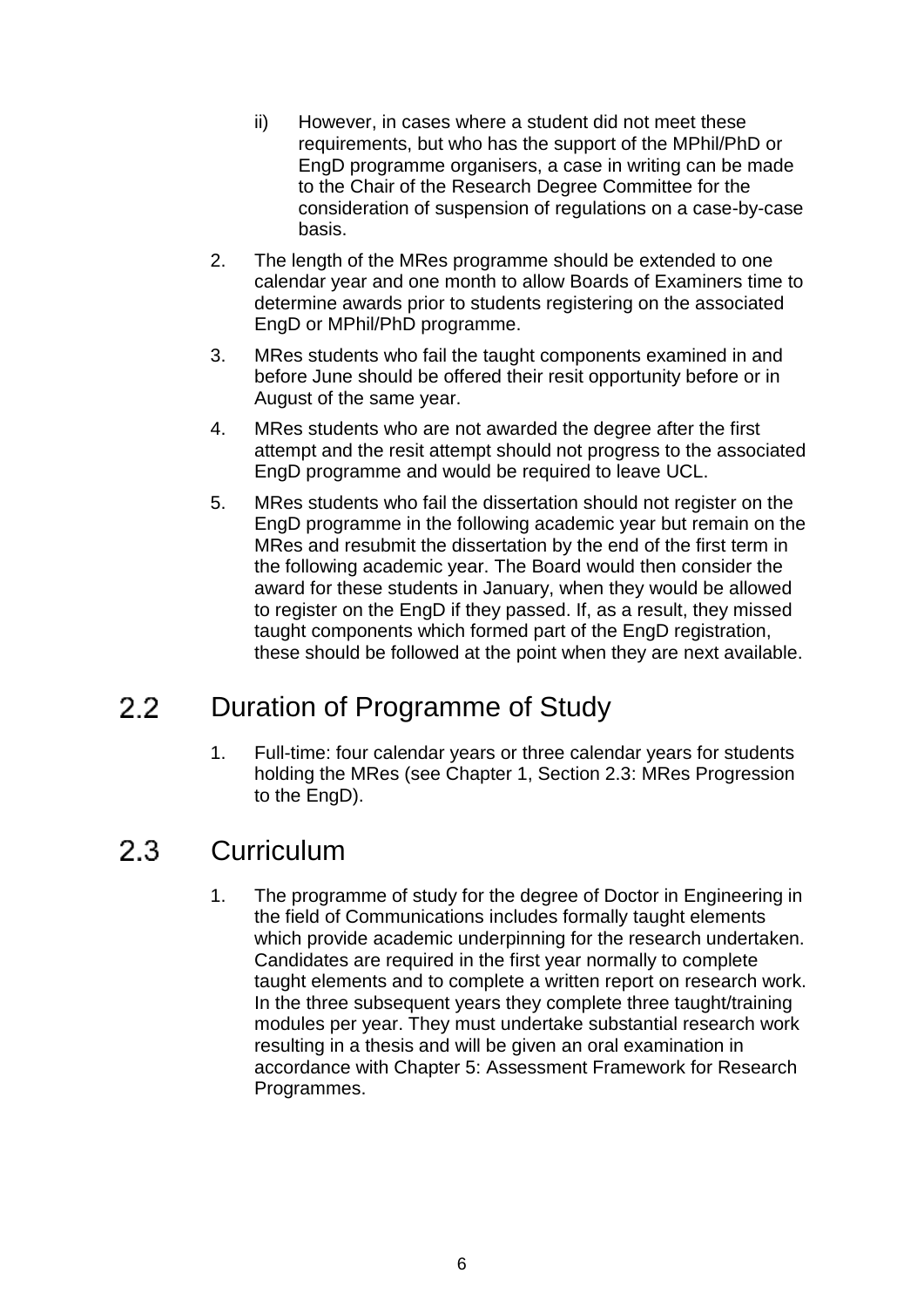### **Further guidance**

i) Students who have progressed from an MRes to the EngD are not required to take the year one formally taught elements.

# **First-Year Elements (four-year students)**

2. Candidates are normally required in the first year to follow a programme of taught courses and research appropriate to the MRes in Telecommunications. There are three elements: (i) technical taught course components, (ii) generic and transferable skills elements and (iii) research work. Students must have completed all three elements to the satisfaction of the examiners in order to progress beyond the first year of the programme.

# **Taught/Training Elements**

- 3. Candidates are normally required to complete three taught/training modules per year covering technical and more general professional development according to individual development needs' assessment of IEE Training Accreditation arrangements. Of these at least one module each year must normally be technical in nature and one concerned with personal/business skills.
- 4. Students must have completed and attained a suitable standard in the taught/training elements and have demonstrated that they have achieved a satisfactory standard in the research part of the programme in order to qualify for submission of the thesis.

# **Thesis**

5. The thesis shall be submitted in accordance with Chapter 5: Assessment Framework for Research Programmes.

#### $24$ Assessment and Final Examination

- 1. Assessments for year one (for four year students) shall normally be identical with those for the MRes in Telecommunications and shall include a research report and oral examination. Assessments for the taught/training modules in years 2 to 4 shall take place within the period of the overall programme and shall be by written examination or coursework, as prescribed for each individual module.
- 2. All assessments will be overseen by an examiner external to UCL. A candidate failing any assessment (whether by written paper or by coursework) will be permitted to re-enter the examination for the module in question on one occasion only.
- 3. The award of the degree shall be dependent on the thesis, which a candidate may not submit until he/she has successfully completed all the other elements of the programme as detailed above, and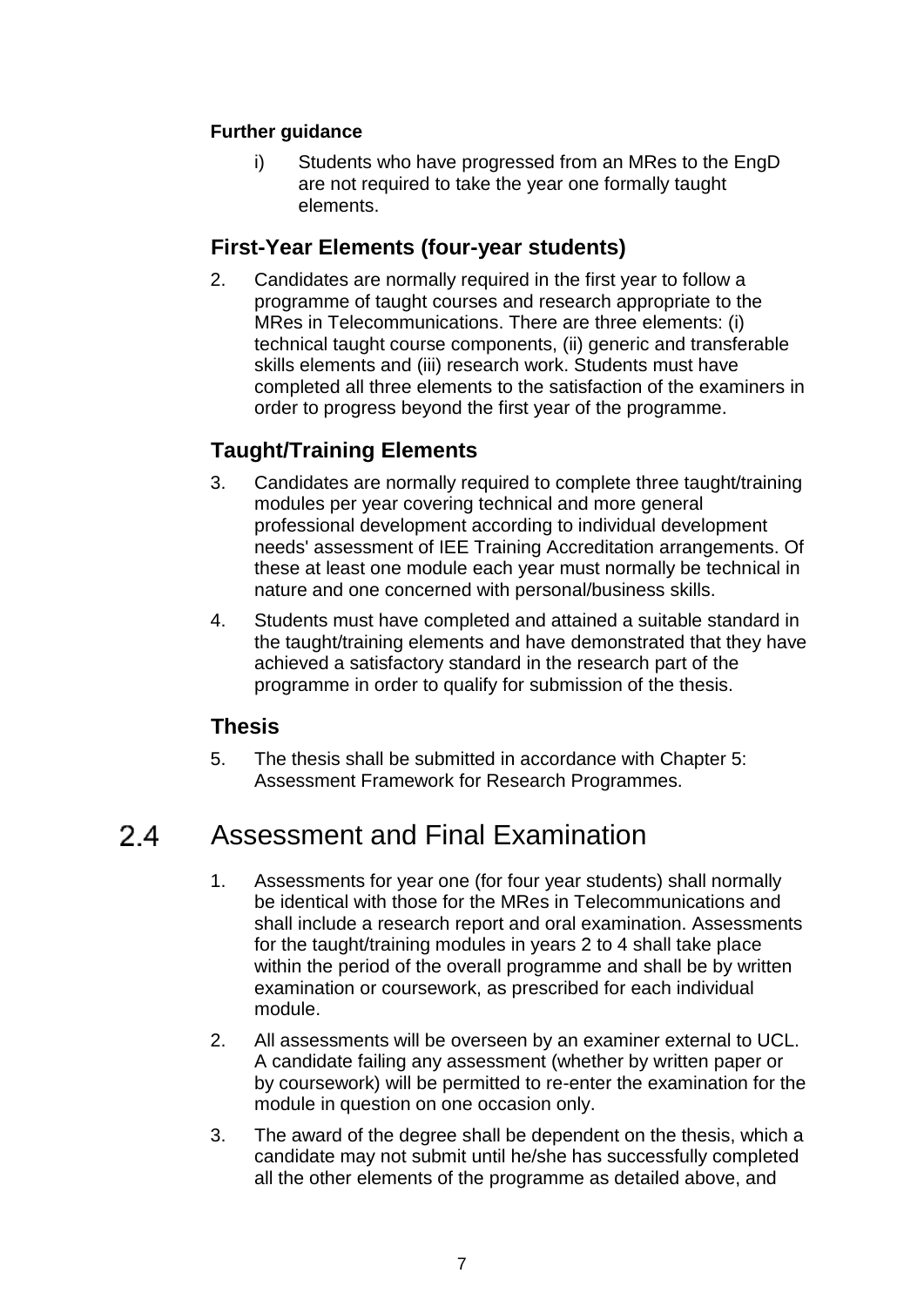the oral examination. The thesis must meet the same requirements as those prescribed in Chapter 5: Assessment Framework for Research Programmes.

4. The oral examination shall be conducted by at least two examiners, one of whom shall be external to UCL. The examination will be designed to test the thesis against the criteria above and will further examine the candidate's conception and understanding of the integration of all elements of the programme and their related assessment.

#### $2.5$ Dates of Assessment and Final Examination

- 1. Modules for the taught part of the programme for four year students will be assessed by the methods and at the dates indicated for the module in question.
- 2. Submission of the thesis shall be by the end of the final year of the programme or within a calendar year of the date of completion of the programme of study.
- 3 Doctor in Engineering (EngD) in Environmental Engineering Science (ENVES)

#### $3.1$ Entry Requirements

1. A relevant BSc, BEng, BA, MEng, at upper second class or above or MSc in science or engineering, as appropriate for research topics. Relevant postgraduate or industrial experience may be taken into consideration when the first degree is a lower second class honours degree or equivalent overseas qualification. An exit award at MRes level is not offered on this programme.

#### $3.2<sub>1</sub>$ Duration of the Programme

1. 4 calendar years full time.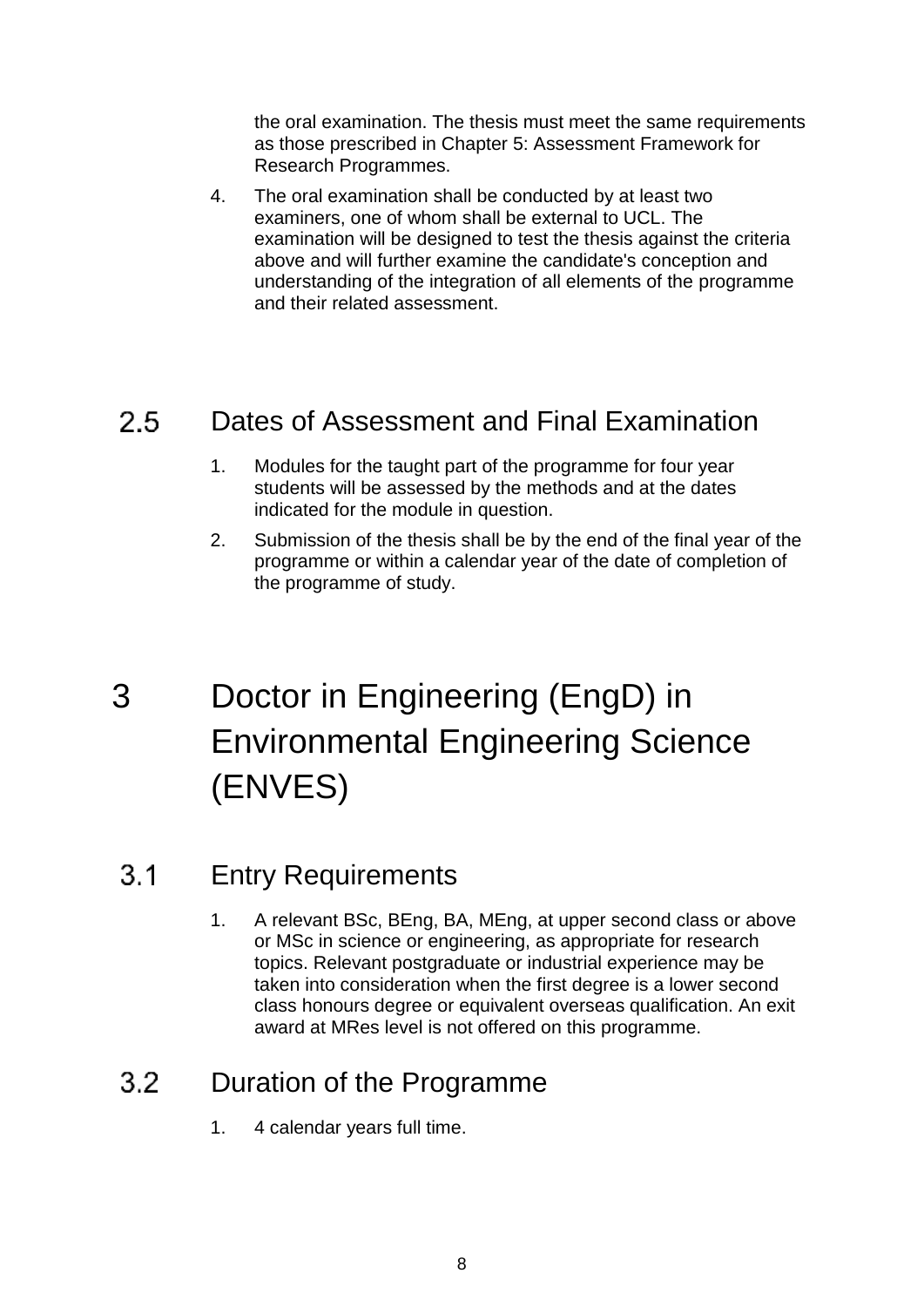#### $3.3<sub>1</sub>$ **Curriculum**

- 1. The specific taught courses to be taken by each of the Research Engineers will be decided in consultation with the industrial sponsors. The aim is to equip the research engineers with management, technical, design and problem solving skills.
	- i) Admission to the programme may be at any time during the academic year which may mean that some compulsory courses will not be taken until the 2nd year, depending on start date.
	- ii) Candidates are required in the first year normally to complete taught elements, a research and transferable skills programme, a group project, and to complete a written report on research work. In the second year, candidates must complete a further research report and, in the second and subsequent years candidates must complete additional taught courses. To complete the EngD, candidates must undertake substantial research work resulting in a thesis, and undergo a final oral examination. All research carried out during any period of study for the Environmental Engineering Science Doctorate may be included in the thesis provided it has not been presented for award of any other degree.

# **Technical Courses**

- 2. Compulsory technical taught course:
	- Either CIVLR002 Environmental Integrated Design
	- Or CIVLG001 Integrated Design
	- Plus CIVLR002 Environmental Impact and Resource Management
	- Optional technical courses from a range across UCL.
- 3. Transferable skills taught courses include:
	- Compulsory course provided by the CALT:
		- Personal and professional skills in research practice (PPSRP)
	- At least one of the following courses provided by the Management Studies Centre:
		- MASTC01/GC01 Project Management
		- MASTD03/GD03 Product Innovation in Organisations
		- MASTD05/GD05 The Business Plan
		- MASTD02/GD02 New Ventures Business

### **First-Year Elements**

4. Candidates are normally required in the first year to follow a programme of taught courses, professional and research training, group project work, and research, structured as three components: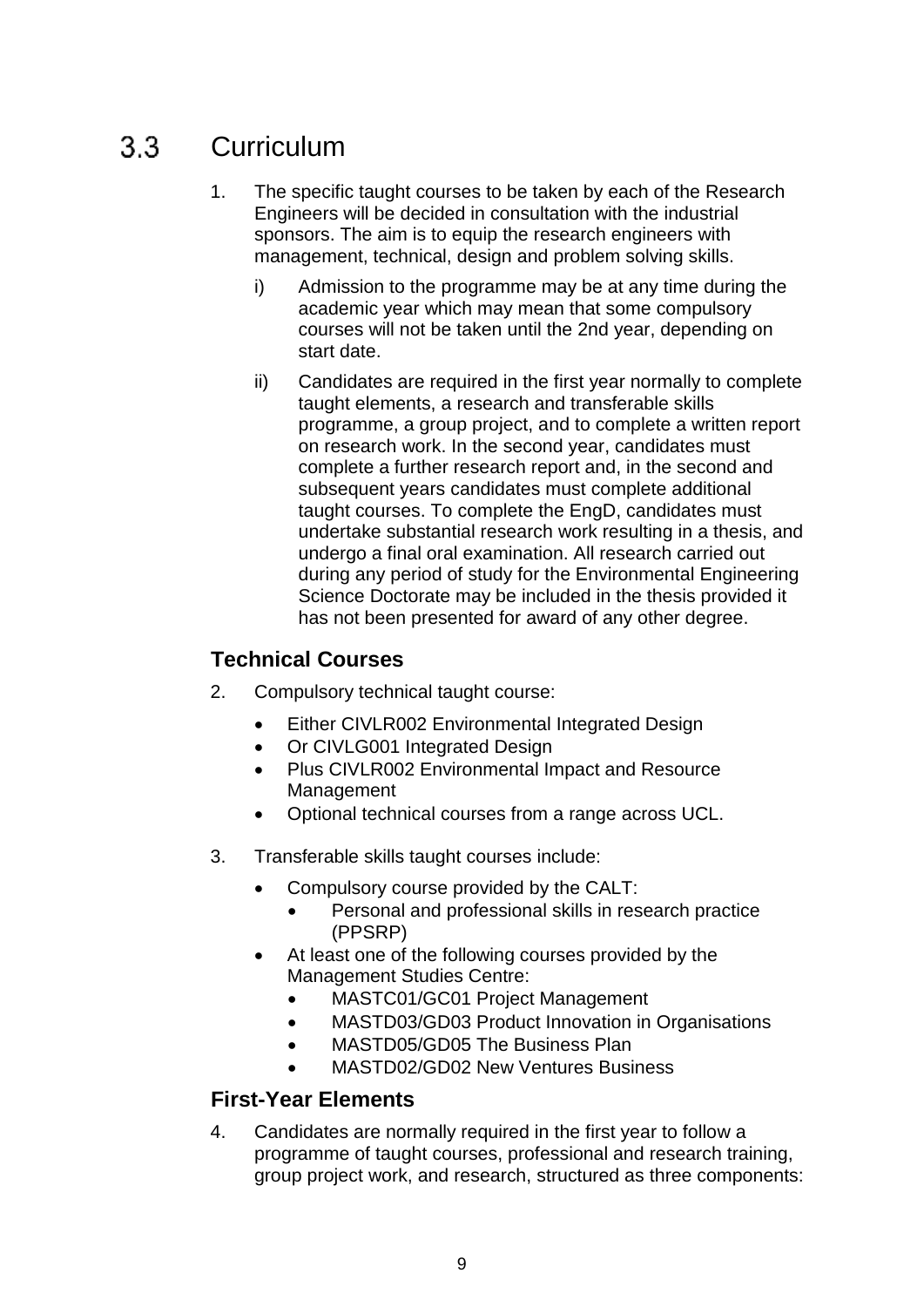- a) the underlying technical knowledge and skills needed for research in the field of study;
- b) the generic research, professional and transferable skills required for the translation of such skills into scientific and engineering outcomes and for the management and delivery of a research programme, and
- c) research work. In order to progress beyond the first year of the EngD programme, normally candidates must successfully complete respectively: (i) an environmental integrated design project and (ii) professional and transferable skills course (iii), a research report of not less than 10,000 and not more than 25, 000 words and presentation.

# **Second-Year Elements**

5. Candidates are normally required to complete one or two additional 10 credit taught postgraduate courses or equivalent modules, to complete a second research report of not less than 10,000 and not more than 25,000 words and presentation, "based on their industrial activity" and to undergo a preliminary oral examination on their research work.

# **Taught Courses and Training Elements**

6. In subsequent years, candidates must normally complete further approved postgraduate courses or modules so that at least 120 credits or equivalent modules are completed during the four years of the EngD programme. They should normally, in the second and third years of the programme, also follow an appropriate scheme of continuing professional development to supplement the research, professional and transferable skills programme taken in the first year. Candidates must have achieved a satisfactory standard in the research part of the programme in order to qualify for submission of the thesis.

# **Thesis**

7. The thesis shall be submitted in accordance Chapter 5: Assessment Framework for Research Programmes.

#### $3.4$ Assessments and Final Examinations

- 1. Assessments qualifying a candidate for submission of a thesis shall take place within the period of the overall programme and shall be by written examinations or coursework, as prescribed for each individual postgraduate course or module.
- 2. All assessments will be overseen by an examiner external to UCL. A candidate failing any assessments (whether by written paper or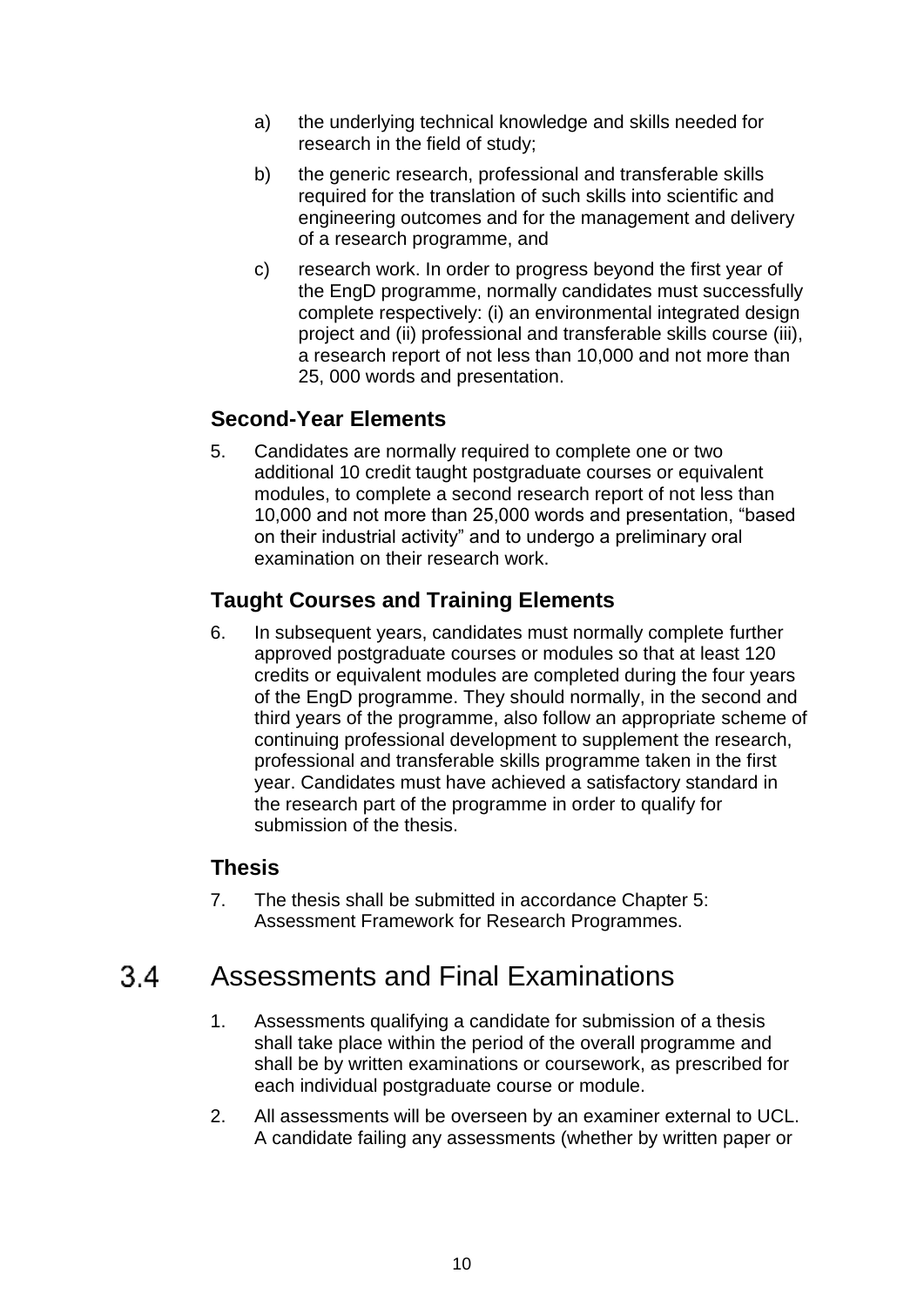by coursework) will be permitted to re-enter the examinations for the course or module in question on one occasion only.

- 3. The award of the degree shall be dependent on the thesis, which a candidate may not submit until he/she has successfully completed all the other elements of the programme as detailed above, and dependent on the final oral examination. The thesis must meet the same requirements as those prescribed in Chapter 5: Assessment Framework for Research Programmes.
- 4. The final oral examination shall be conducted by at least two examiners, at least one of whom shall be external to UCL. The examination will be designed to test the thesis against the criteria above and will further examine the candidate's conception and understanding of the integration of all elements of the programme and their related assessment.

#### $3.5$ Dates of Assessment and Final Examination

- 1. Modules for the taught part of the programme will be assessed by the methods and at the dates indicated for the module in question.
- 2. Submission of the thesis shall be by the end of the final year of the programme or within a calendar year of the date of completion of the programme of study.
- 4 Doctor in Engineering (EngD) in Virtual Environments Imaging and Visualisation (VEIV)

#### Standard Entrance Qualifications 41

1. The normal minimum entrance qualification for registration for the degree of Doctor in Engineering in the field of Virtual Environments, Imaging and Visualisation is the award of a first or upper second class Honours degree or equivalent overseas qualification in a relevant discipline such as: computer science, architecture, engineering (electronic, electrical, mechanical, civil, etc.), physical sciences (physics, chemistry, astronomy, etc.), mathematics or any related discipline. Overseas candidates must also hold an appropriate qualification in English for speakers of other languages. Relevant postgraduate or industrial experience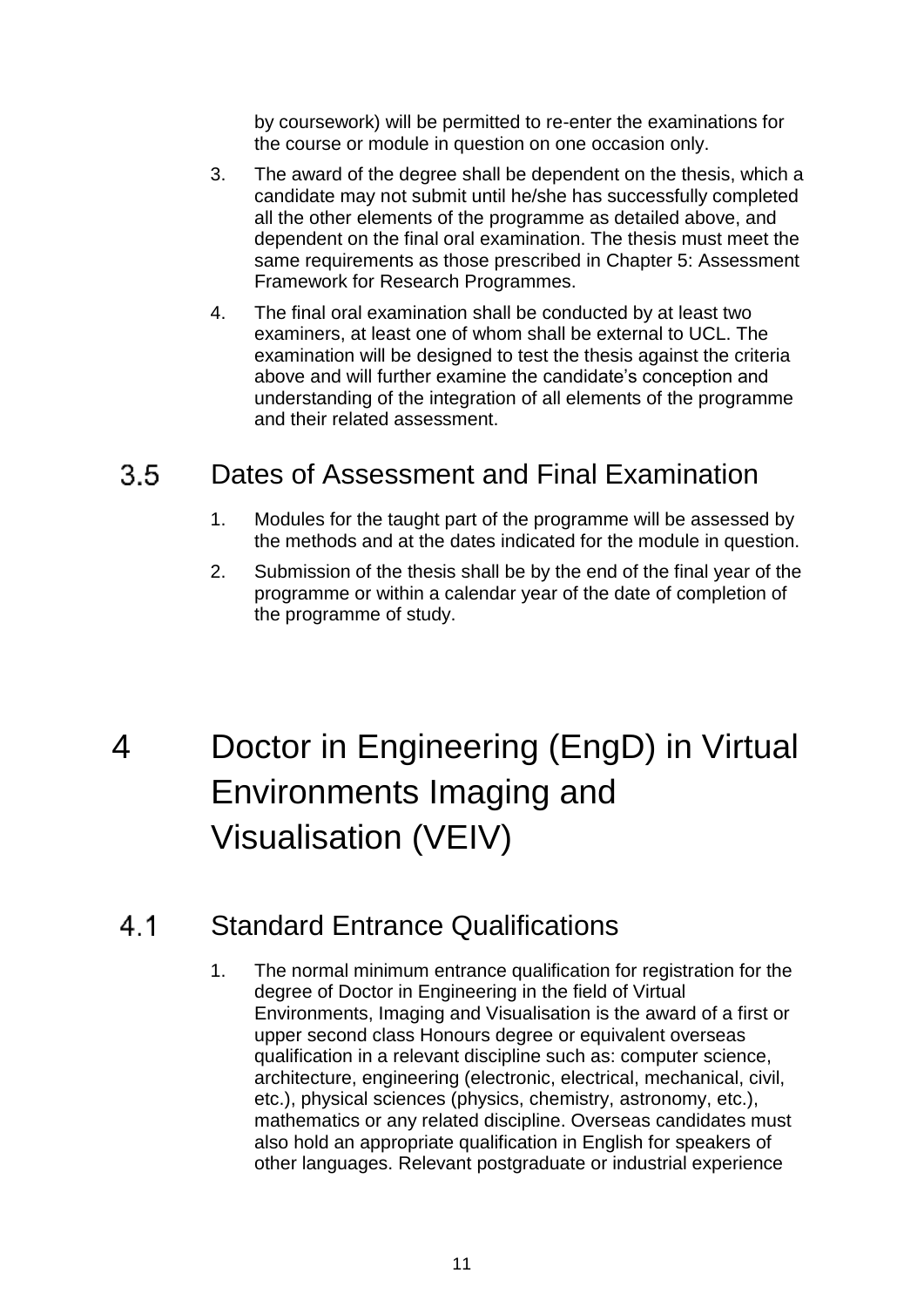may be taken into consideration where the first degree is a lower second-class Honours degree or equivalent overseas qualification.

# **MRes Progression to the EngD**

2. Candidates holding the MRes in Computer Vision, Image Processing, Graphics and Simulation or with equivalent qualifications/experience may, in exceptional circumstances, for example where an appropriate Masters Research project has been carried out, be admitted up to a year after commencement of the taught programme and can be exempted from part or all of the EngD taught programme with permission of the EngD programme Director.

# **Further guidance**

- 1. For automatic progression from MRes to PhD/EngD, students should achieve an average mark of not less than 60% in the independent, original research components of the programme, and not less than 50% in the taught elements.
	- i) This regulation relates to automatic progression from MRes to MPhil/PhD or EngD programmes.
	- ii) However, in cases where a student did not meet these requirements, but who has the support of the MPhil/PhD or EngD programme organisers, a case in writing can be made to the Chair of the Research Degree Committee for the consideration of suspension of regulations on a case-by-case basis.
- 2. The length of the MRes programme should be extended to one calendar year and one month to allow Boards of Examiners time to determine awards prior to students registering on the associated EngD or MPhil/PhD programme.
- 3. MRes students who fail the taught components examined in and before June should be offered their resit opportunity before or in August of the same year.
- 4. MRes students who fail the dissertation should not register on the EngD programme in the following academic year but remain on the MRes and resubmit the dissertation by the end of the first term in the following academic year. The Board would then consider the award for these students in January, when they would be allowed to register on the EngD if they passed. If, as a result, they missed taught components which formed part of the EngD registration, these should be followed at the point when they are next available.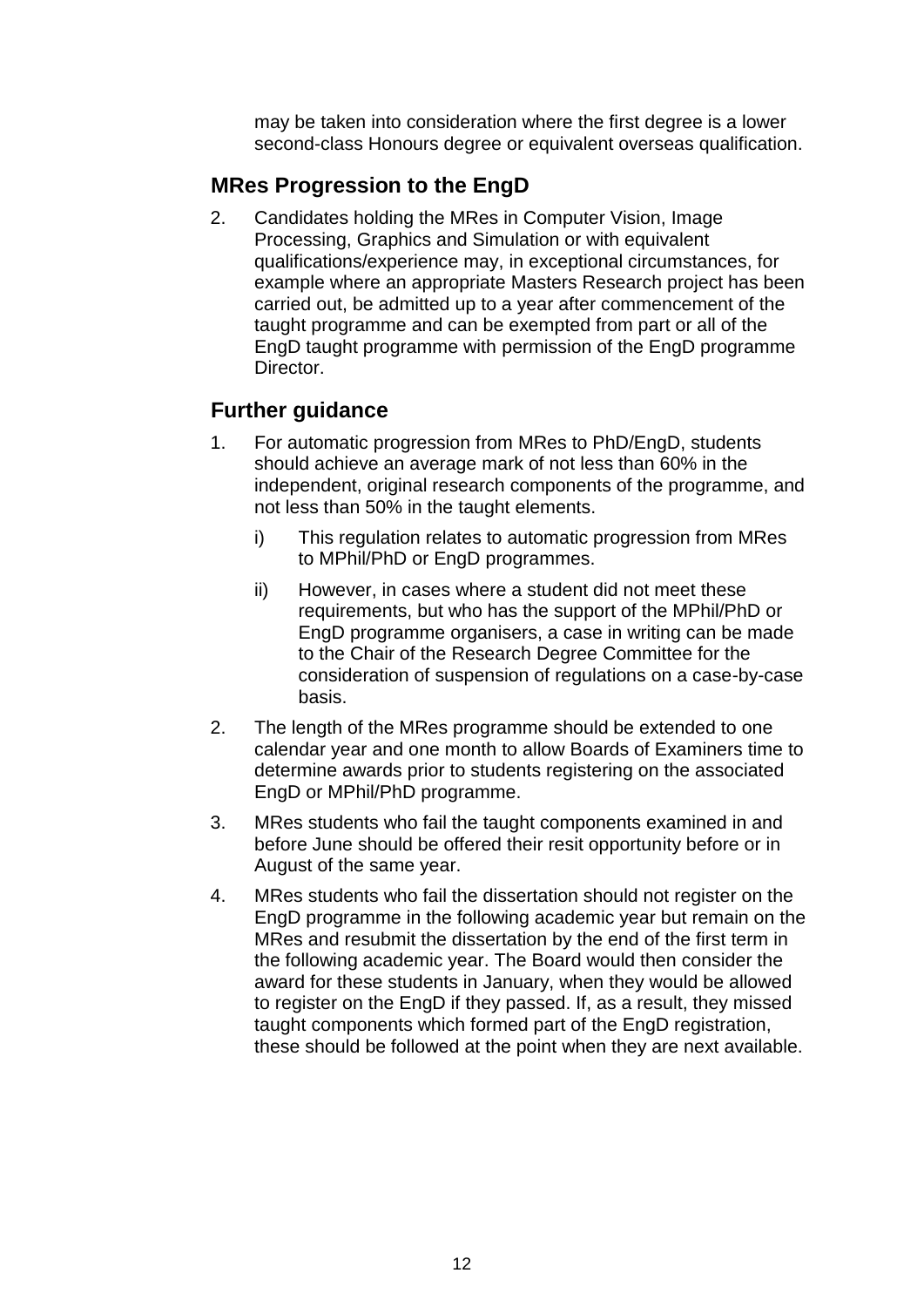#### 4.2 Duration of Programme of Study

1. Full-time: four calendar years or three calendar years for students holding the MRes (see Chapter 1, Section 2.3: MRes Progression to the EngD).

#### 4.3 **Curriculum**

1. The programme of study for the degree of Doctor in Engineering in the field of Virtual Environments, Imaging and Visualisation includes formally taught elements which provide academic underpinning for the research undertaken. Candidates are required in the first year normally to complete taught elements, a research and transferable skills programme, a group project, and to complete a written report on research work. In the second year, candidates must complete a further research report and, in the second and subsequent years candidates must complete additional taught courses. To complete the EngD, candidates must undertake substantial research work resulting in a thesis, and undergo a final oral examination in accordance with Chapter 5: Assessment Framework for Research Programmes. All research carried out during any period of study for the VEIV Engineering Doctorate may be included in the thesis provided it has not been presented for award of any other degree.

### **Further guidance**

i) Students who have progressed from an MRes to the EngD are not required to take the year one formally taught elements.

### **First-Year Elements (four-year students)**

2. Candidates are normally required in the first year to follow a programme of taught courses, professional and research training, group project work, and research, structured as three components: (i) the underlying technical knowledge and skills needed for research in the field of study, (ii) the generic research, professional and transferable skills required for the translation of such skills into scientific and engineering outcomes and for the management and delivery of a research programme, and (iii) research work. In order to progress beyond the first year of the EngD programme, candidates must successfully complete respectively: (i) seven halfunit taught postgraduate courses or equivalent modules, including compulsory core courses and modules; (ii), professional and transferable skills courses and group project work; and, (iii), a research report of not less than 10,000 and not more than 25,000 words and presentation.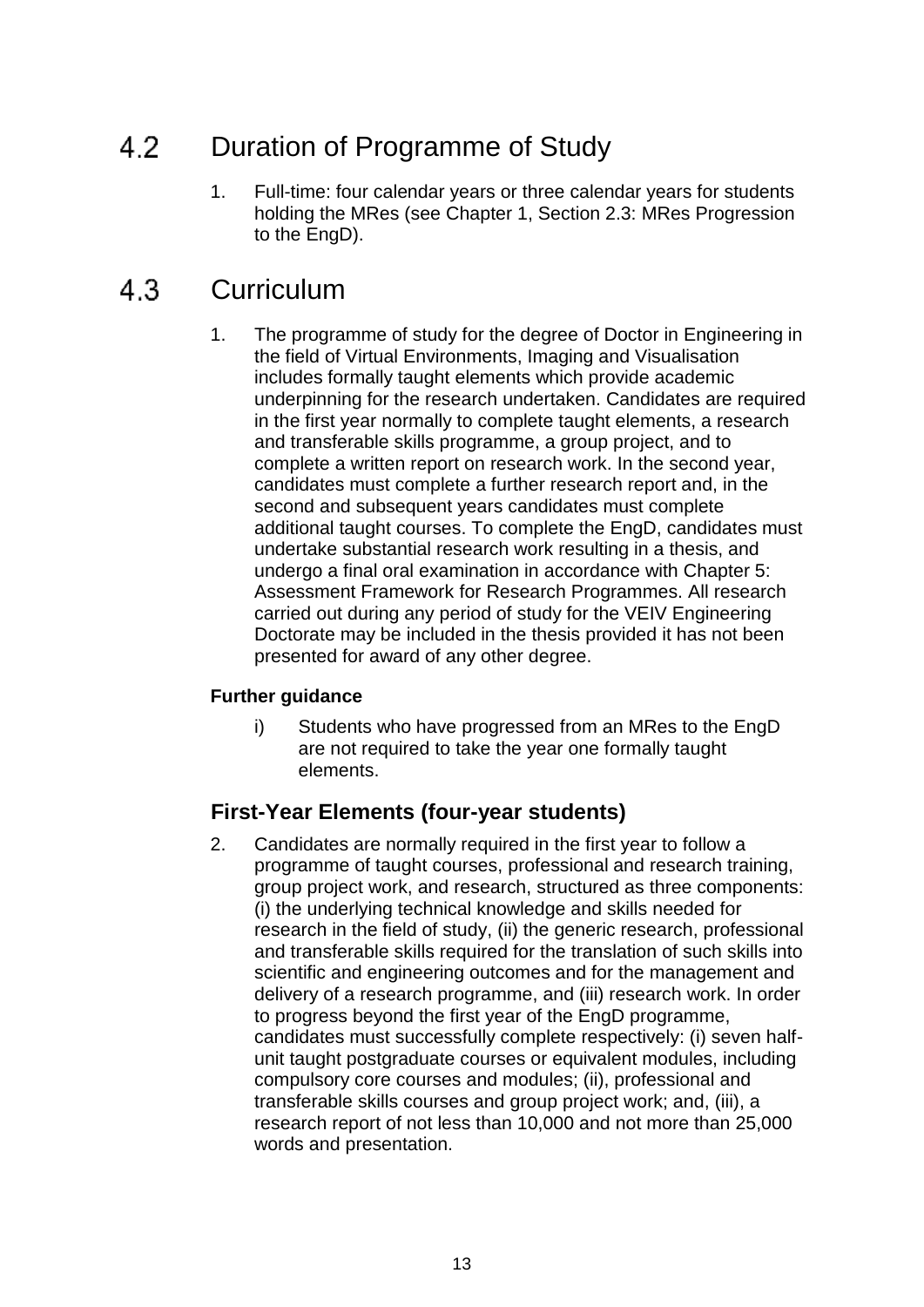# **Second-Year Elements**

3. Candidates are normally required to complete one or two additional half-unit taught postgraduate courses or equivalent modules, to complete a second research report of not less than 10,000 and not more than 25,000 words and presentation, and to undergo a preliminary oral examination on their research work.

# **Taught Courses and Training Elements**

4. In subsequent years, candidates must normally complete further approved postgraduate courses or modules so that at least ten such half-unit courses or equivalent modules are completed during the four-years of the EngD programme. They should normally, in the second and third years of the programme, also follow an appropriate scheme of continuing professional development to supplement the research, professional and transferable skills programme taken in the first year. Candidates must have achieved a satisfactory standard in the research part of the programme in order to qualify for submission of the thesis.

## **Thesis**

5. The thesis shall be submitted in accordance with Chapter 5: Assessment Framework for Research Programmes.

#### 44 Assessments and Final Examinations

- 1. Assessments qualifying a candidate for submission of a thesis shall take place within the period of the overall programme and shall be by written examinations or coursework, as prescribed for each individual postgraduate course or module.
- 2. All assessments will be overseen by an examiner external to UCL. A candidate failing any assessments (whether by written paper or by coursework) will be permitted to re-enter the examinations for the course or module in question on one occasion only.
- 3. The award of the degree shall be dependent on the thesis, which a candidate may not submit until he/she has successfully completed all the other elements of the programme as detailed above, and dependent on the final oral examination. The thesis must meet the same requirements as those prescribed in Chapter 5: Assessment Framework for Research Programmes.
- 4. The final oral examination shall be conducted by at least two examiners, at least one of whom shall be external to the University. The examination will be designed to test the thesis against the criteria above and will further examine the candidate's conception and understanding of the integration of all elements of the programme and their related assessment.